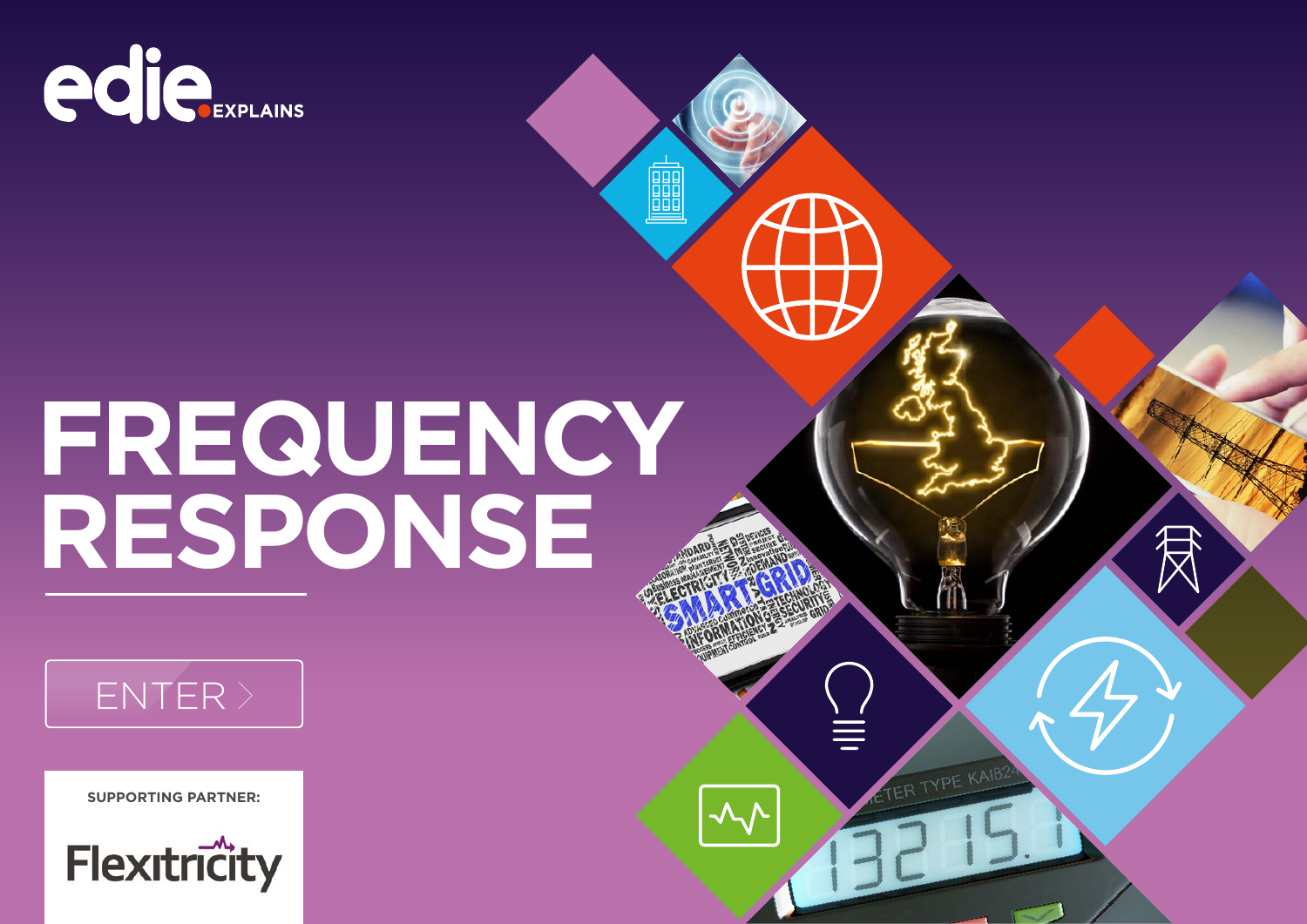



[What is frequency response?](#page-1-0) 

[How does frequency response work?](#page-2-0)

[How do frequency response and](#page-2-1)  [demand response relate to one](#page-2-1)  [another?](#page-2-1) 

[What is frequency response](#page-2-2)  [particularly useful for, and why is it](#page-2-2)  [growing in significance?](#page-2-2) 

[Which organisations are most suited](#page-2-3)  [to frequency response?](#page-2-3)

[How do I determine if frequency](#page-3-0)  [response is the right approach for](#page-3-0)  [my business?](#page-3-0)

[What are the overarching business](#page-3-1)  [benefits of frequency response?](#page-3-1)

What do all the different frequency [response services mean?](#page-4-0)

[Dynamic/non-dynamic frequency](#page-4-1)  [response; what are the differences?](#page-4-1)

[Should I use a third-party/](#page-5-0) [aggregator, or work directly](#page-5-0)  [with National Grid on delivering](#page-5-0)  [frequency response?](#page-5-0)

[Which systems and technology](#page-5-1)  [does a business need in place to](#page-5-1)  [implement frequency response?](#page-5-1)

edie explains is published by edie, the year-round resource providing energy, sustainability and resource efficiency professionals with the practical information, insight and intelligence they need to make their businesses more sustainable.

For more information please contact luke.nicholls@ fav-house.com for content and david.griffiths@favhouse.com for sponsorship opportunities.

January 2018.

© Faversham House Group Ltd 2018. edie news articles may be copied or forwarded for individual use only. No other reproduction or distribution is permitted without prior written consent.



## **FREQUENCY RESPONSE**

## <span id="page-1-0"></span>**What is frequency response?**

Frequency response is how electricity loads, small generators, batteries and large power stations work with National Grid to keep the electricity system stable.

Frequency response ensures that the 'heartbeat' of electricity supply – the UK grid operating frequency – stays constant. If this frequency goes too far from its normal value of 50Hz, blackouts or equipment damage can result. National Grid buys frequency response services to make sure this doesn't happen.

The more firms that get involved with frequency response, the more quickly the UK can transition to lower carbon energy sources, and the more sustainable our energy supplies and businesses will become.



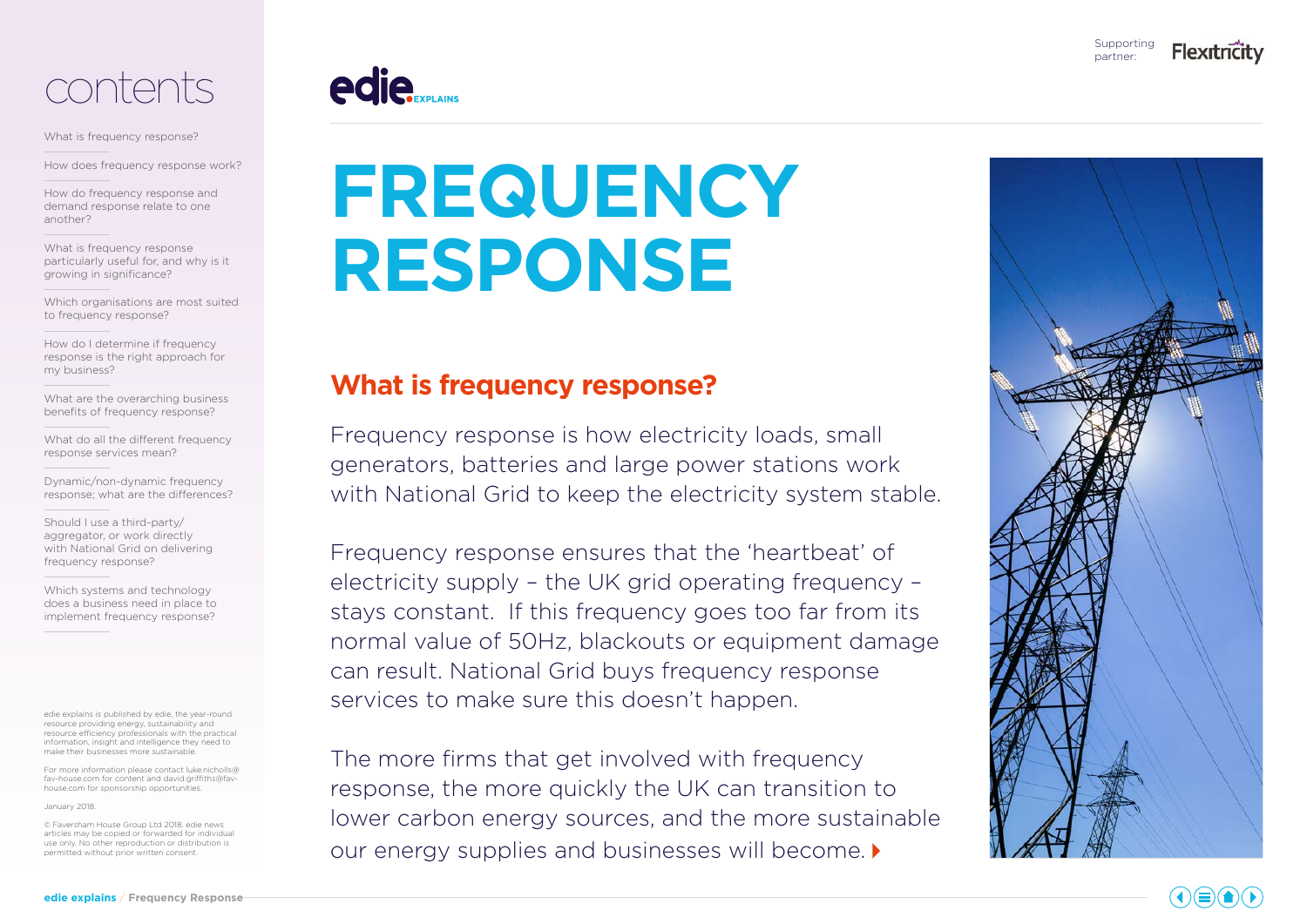## <span id="page-2-0"></span>**How does frequency response work?**

Frequency response works by flexible energy users generating additional electricity or reducing load on the grid whenever frequency falls too far. Conversely, if frequency goes too high, users generate less or consume more.

Commercially, this means signing up to one of a wide variety of frequency response schemes run by National Grid. Different schemes are suitable for different types of electricity user or small generator owner. All of them are designed to financially incentivise companies to vary how and when they use electricity, so as to help manage the load on the grid.

## <span id="page-2-1"></span>**How do frequency response and demand response relate to one another?**

For the end-user or small generator, frequency response is a form of demand response. In general, demand response is about paying businesses to vary how and when they use electricity in order to help keep the grid, and UK power supplies, stable and reliable.

Frequency response is simply the fastest type of demand response – it is suitable for sites that can act in seconds. However, frequency response sites don't have to deliver for very long on each occasion.

Most of the solutions we need to help keep our grid balanced can be provided either by demand response, or by large power stations. However, large power stations are less efficient when they provide balancing services, so it is better if demand response picks up as much of this work as possible, leaving the power stations to run steadily at their most efficient output.

## <span id="page-2-2"></span>**What is frequency response particularly useful for, and why is it growing in significance?**

The need for frequency response and other kinds of demand response is constantly changing as the generation mix on the grid changes.

When a large power station - like the huge nuclear power plant under construction at Hinkley Point – is running, National Grid must make sure it has enough frequency response capacity so that the power system won't collapse if the large generator fails. This is called 'largest loss' and it changes from time to time depending on what's generating. However, this part of the response market isn't about to grow dramatically: after Hinkley C is finished, it will be some time before anyone builds anything bigger.

On the other hand, when a large volume of renewable energy is being generated, the grid tends to be 'light'. This makes mains frequency change more quickly, making it more likely to go out of range. The challenge is that renewable generators don't provide 'system inertia' which gas and coal stations otherwise would. Frequency response is the primary way of dealing with this, and the need for the faster varieties of frequency response is growing as the penetration of renewables increases.

## <span id="page-2-3"></span>**Which organisations are most suited to frequency response?**

Frequency response is currently provided by an eclectic mix of firms. The need for frequency response, and hence the business opportunities, are growing. The majority of early commercial adopters of frequency response are large power users, including mediumto-large manufacturing businesses and datacentres. To work with frequency response, scale certainly helps. But, more importantly, a firm needs to be able to alter its electricity demand or generation quickly and reliably. The location of an end-user business is, for the most part, not a factor in suitability for frequency response.

#### TOP TIP:

#### MARKET GROWTH = MORE **OPPORTUNITIES**

The need for frequency response, and the frequency response market itself, are both on the up. This means there is money to be made by those companies willing to get to grips with the complexities of frequency response.



Frequency response is simply the fastest type of demand response – it is suitable for sites that can act in seconds."

 $\left(\begin{array}{c} \left(\begin{array}{c} \bullet \\ \bullet \end{array}\right)(\begin{array}{c} \bullet \\ \bullet \end{array}) (\begin{array}{c} \bullet \\ \bullet \end{array}) (\begin{array}{c} \bullet \\ \bullet \end{array}) (\begin{array}{c} \bullet \\ \bullet \end{array}) (\begin{array}{c} \bullet \\ \bullet \end{array}) (\begin{array}{c} \bullet \\ \bullet \end{array}) (\begin{array}{c} \bullet \\ \bullet \end{array}) (\begin{array}{c} \bullet \\ \bullet \end{array}) (\begin{array}{c} \bullet \\ \bullet \end{array}) (\begin{array}{c} \bullet \\ \bullet \end{array}) (\begin{array}{c} \bullet \\ \bullet \end{array}) (\begin{$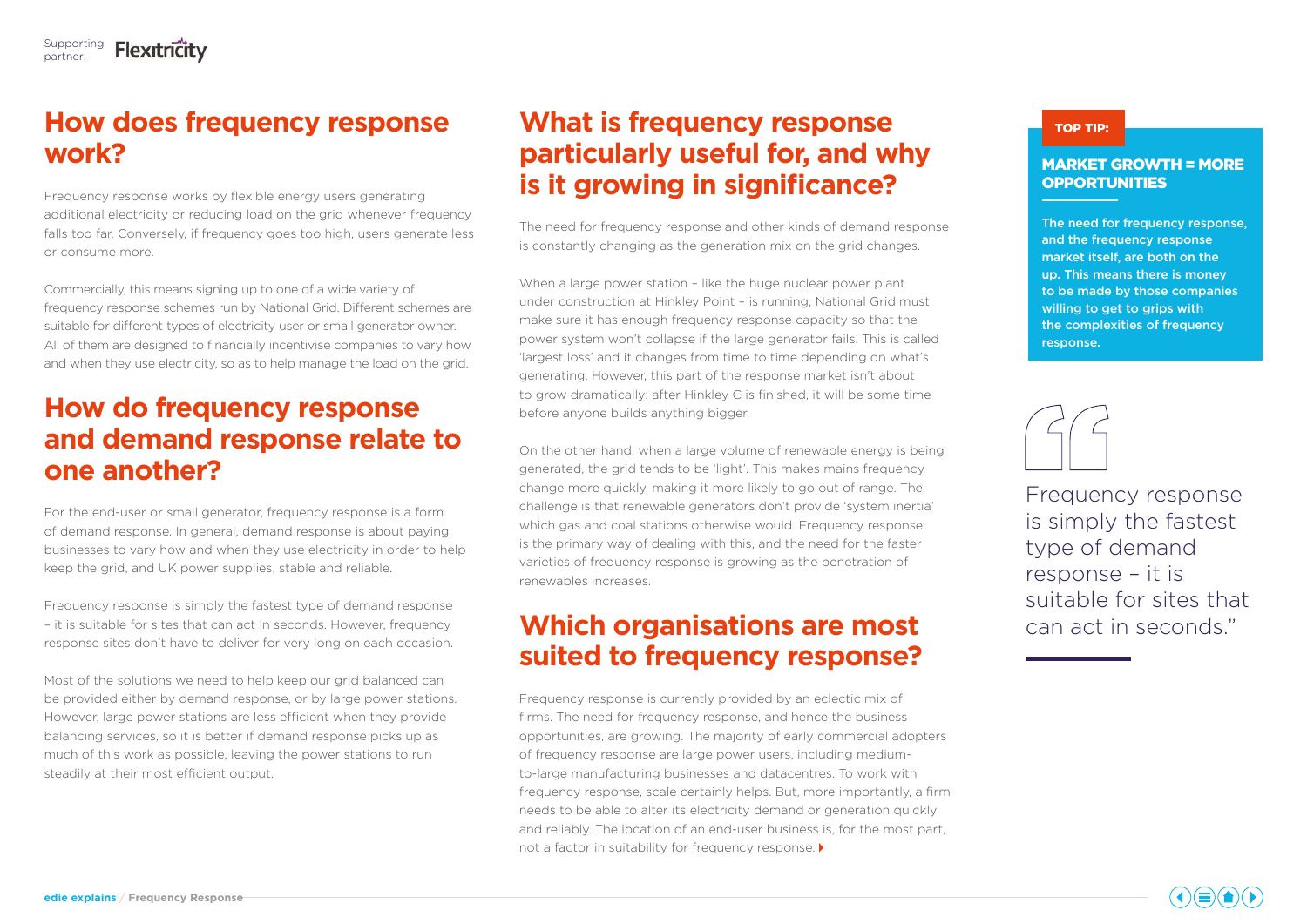### CHANGES TO THE FREQUENCY RESPONSE MARKET: FLEXITRICITY'S VIEW…

Some fundamental changes to National Grid's frequency response procurement, contracts and services are expected to come into play in 2018. Frequency response prices can be very difficult to understand. This is partly because of the wide array of variations of frequency response that providers can offer. This is why National Grid's System Needs and Product Strategy (SNaPS) review is so important.

SNaPS is still ongoing, but we know quite a lot about the outcome already. Here, Flexitricity's founder and chief strategy officer Dr Alastair Martin lists three key points to note about the upcoming changes to the frequency response market:

1) National Grid only needs so much. The power stations that can fail, causing frequency to go off, are only so big. There is a lot of competition to provide for this consistent requirement. You can get a firm income stream, but it won't be big.

**2) The need for frequency response changes every hour.** It takes more response to keep the lights on when the sun is up and the wind is blowing. Conversely, pulling out of frequency response when there is a shortage - like during triad peaks - is not the way to get best value. Providers who can follow the market are in the best shape here. And National Grid's tender strategy will change to reflect that, with on-the-day auctions a real possibility.

**3) Fundamentals matter; names don't.** Today, we talk about dynamic, static, high, low, firm, mandatory, primary, secondary and enhanced. SNaPS introduces terms like 'pre-fault' and 'post-fault'. Europe has its own clunky terminology. But the fundamentals don't change. When frequency is falling, it has to be slowed down, then caught before it hits blackout level, then picked back up. Personally, I'd prefer parachute, trampoline and ladder. Whatever it is called, you have to understand what it is to assess the value of it.

## <span id="page-3-0"></span>**How do I determine if frequency response is the right approach for my business?**

Frequency response can be complicated and consulting a third-party expert is recommended in the first instance. Third-parties can bring unique expertise, and should be able to ask you targeted questions that can identify quickly which of your organisation's sites are most suitable for frequency response and which are less suitable. There is, of course, some subtlety in this; some sites may appear suitable for frequency response on the face of it but, on closer inspection, may not be good frequency response candidates for a number of reasons (however, it may still be possible that some of those sites can monetise energy flexibility in other ways).

In an effort to incentivise more firms to work with frequency response, National Grid is planning a number of changes to frequency response procurement, contracts and services in 2018. It is hoped that these changes will simplify and widen the playing field for the frequency response market.

## <span id="page-3-1"></span>**What are the overarching business benefits of frequency response?**

Participation in frequency response offers businesses a valuable new revenue stream. As long as core business needs and the fundamental limitations of a site's operational processes are properly understood, frequency response revenue can be earned without any disruption to the organisation. There can also be unexpected additional wins from frequency response participation. For example, if a business works with frequency response by using its emergency power supply, an additional benefit is increased reliability: frequency response works by providing occasional on-load tests of emergency systems.

#### TOP TIP:

#### KNOW THE MARKET BEFORE ENTERING IT

One crucial first step every firm should take is to fully understand the frequency response market and be fully aware of the changes that are happening. Opportunities are increasing all the time, but the market is complex, and rushing to participate without proper understanding is risky.



As long as core business needs and the fundamental limitations of a site's operational processes are properly understood, frequency response revenue can be earned without any disruption to the organisation."

 $\mathbf{A}(\mathbf{a})\mathbf{b}(\mathbf{a})$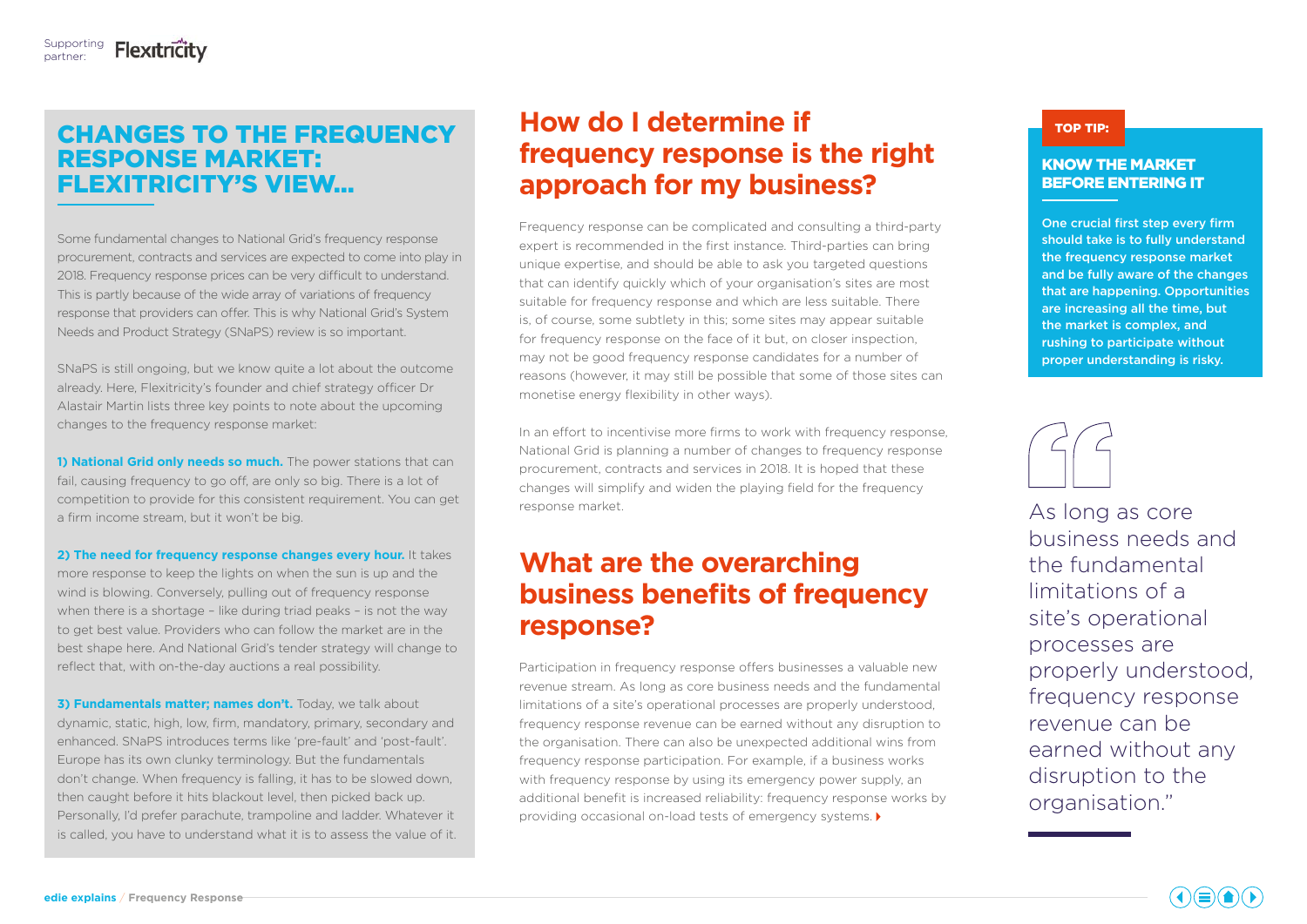#### Supporting partner:

## <span id="page-4-0"></span>**What do all the different frequency response services mean?**

There are several types of frequency response in the UK market, including mandatory frequency response, firm frequency response, frequency control by demand management, smart frequency control (or enhanced frequency control capability), and enhanced frequency response.

This can therefore be a very complex market for firms to navigate, but it is important to understand that all of these types of frequency response are simply procurement methods (or contract forms) – and all are currently under review.

Therefore, most of those contract names are likely to disappear during 2018 and be replaced by a simpler set of frequency response services. The principals of frequency response will remain the same, however. An organisation should identify which frequency response service(s) it is suitable for, then implement the most lucrative one(s).

## <span id="page-4-1"></span>**Dynamic/non-dynamic frequency response; what are the differences?**

Dynamic frequency response follows frequency continuously by consuming a little less power or generating a little more as frequency falls, and – depending on the site – doing the opposite as it rises.

Non-dynamic frequency response involves either dropping electricity demand or increasing generation very quickly when the grid hits a crisis, which is shown by a fall in frequency to an unusually low level.

#### TOP TIP:

#### THERE IS SERIOUS MONEY TO BE MADE FROM FREQUENCY RESPONSE

In August 2016, National Grid announced its enhanced frequency response tender. It said that this new ability to control variations in frequency almost immediately would result in reduced costs of approximately £200m. This is a big business opportunity with serious money involved.



## DON'T SWEAT THE

The frequency response market is packed with jargon, and there are myriad subcategories of frequency response. Rather than being put off by these details, firms may be better off simply paying for the expertise of a third-party, to advise whether or not they can monetise frequency response.

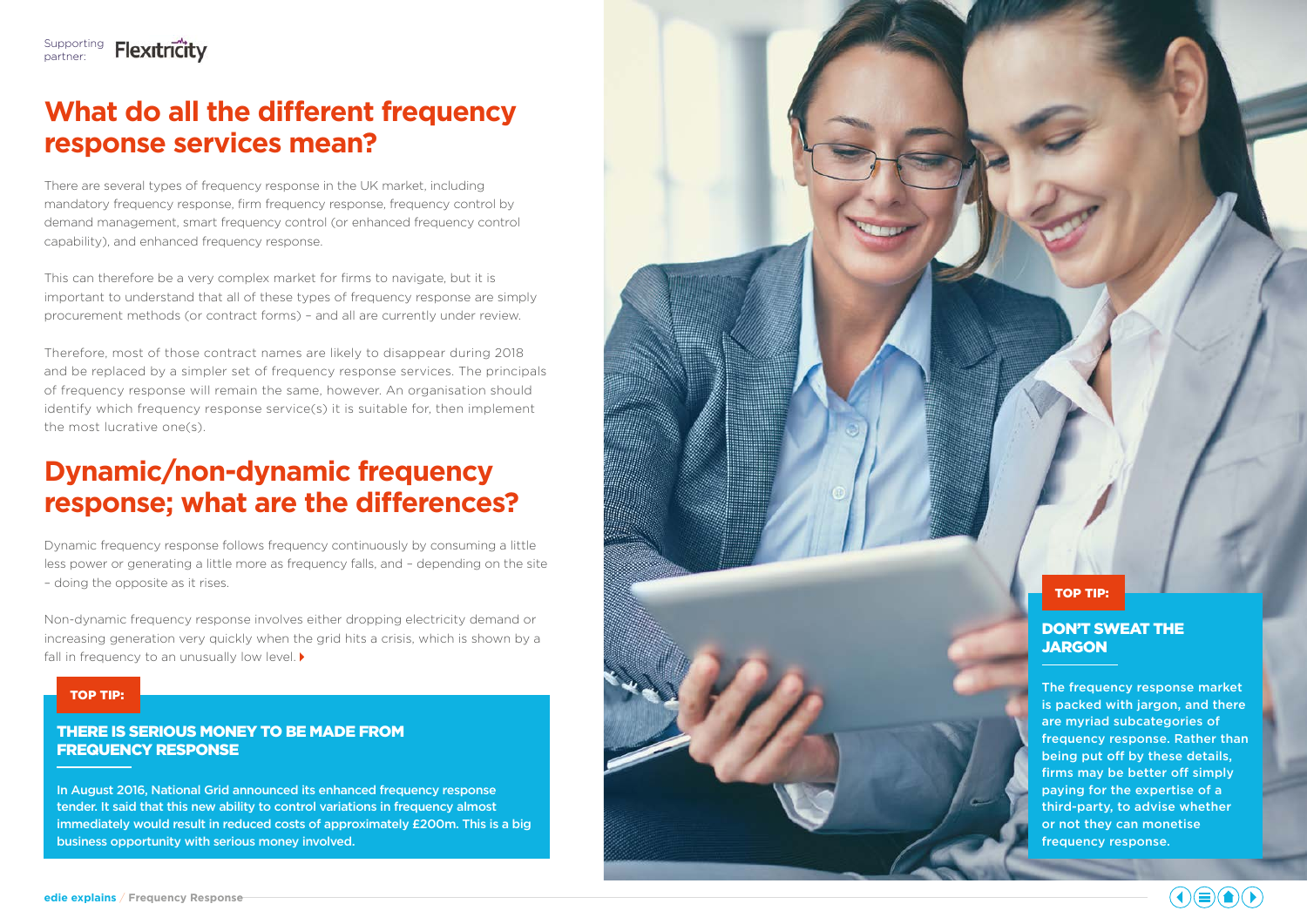#### Supporting partner:

## <span id="page-5-0"></span>**Should I use a third-party/ aggregator, or work directly with National Grid on delivering frequency response?**

The use of a third-party expert offers a number of immediate benefits. This route is particularly suitable for firms with a limited understanding of frequency response, firms which are time-short, or firms which are seeking an additional revenue stream but lack the internal resources to manage complex contracts. Use of third parties will of course attract fees, but these could be offset by the new frequency response revenue stream the third party brings in. Firms that are comfortable with the major complexities and impacts of frequency response, and for whom the additional burdens of managing frequency response internally are acceptable, may consider working directly with National Grid. Ultimately, each individual business case will be different, and it is up to the business to seek out the opportunities and consider which route to frequency response is the most appropriate one to take.

## <span id="page-5-1"></span>**Which systems and technology does a business need in place to implement frequency response?**

The systems and technologies required will vary depending on the type of frequency response service being deployed, but there are a few common requirements. It is essential that the end-user business can alter the consumption or generation of the site quickly, automatically and without disruption to core business. Frequency response is always quick: the slowest form requires full delivery within thirty seconds, while the fastest expects full power inside half a second. Some types of frequency response require the change in consumption or generation to be sustained for up to half an hour on occasion. Other types need delivery for only thirty seconds. Hence, the type of frequency response individual firms pick should match their existing systems, technology and production/plant.

#### TOP TIP:

#### YOU CAN OPT OUT IF NEEDS BE

Remember that any site which faces any risk from frequency response can, and should, opt out; core business should always come first. Many third-parties offer their clients the ability to do this – automatically, manually or both – but it is important to check this before reaching an agreement.



Ultimately, each individual business case will be different, and it is up to the business to seek out the opportunities and consider which route to frequency response is the most appropriate one to take."